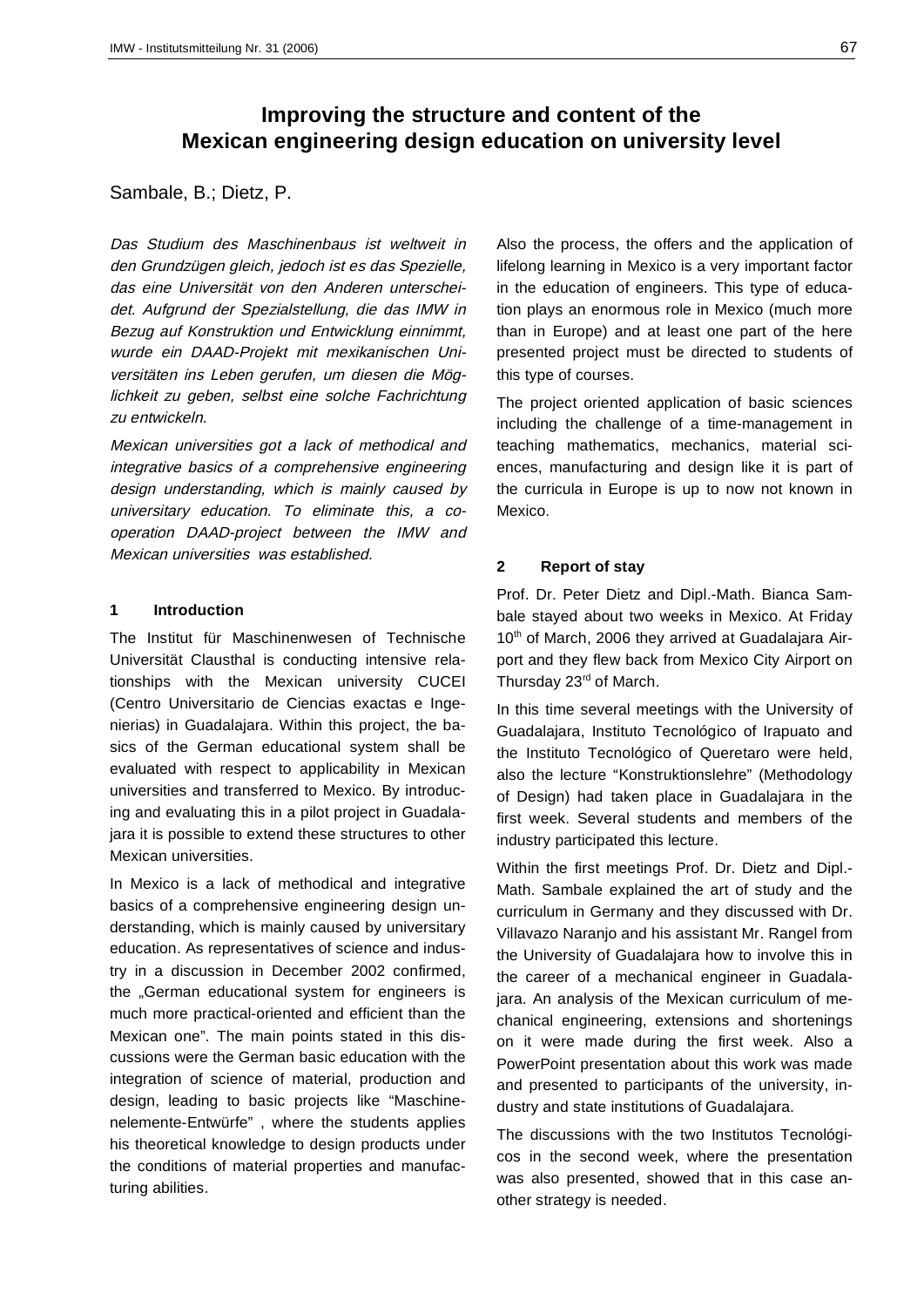|                                                                | 1 semestre                         | 2 semestre                                 | 3 semestre                       | 4 semestre                                | 5 semestre                                     | 6 semestre                                                                        | 7 semestre                       | 8 semestre                             | 9 semestre                                  | 10 semestre                             |
|----------------------------------------------------------------|------------------------------------|--------------------------------------------|----------------------------------|-------------------------------------------|------------------------------------------------|-----------------------------------------------------------------------------------|----------------------------------|----------------------------------------|---------------------------------------------|-----------------------------------------|
| $\mathbf{1}$<br>$\overline{2}$<br>3<br>$\overline{\mathbf{A}}$ | <b>Dibujo</b><br>industrial        | <b>Algebra lineal</b><br>$\overline{1}$    | <b>Analisis</b><br>numerico      | Adminis-<br>tracion                       | <b>Cinematica</b><br>y dinamica<br>de maquinas | <b>Analisis</b><br>contable                                                       | Electronica<br>analogica         | calidad                                | <b>Electronica digital</b>                  | optativa II                             |
| 5<br>$\overline{6}$                                            | <b>Introduccion</b><br>computacion | Diferencial y                              | Calculo                          | <b>Materiales</b>                         |                                                | Circuitos el. 1                                                                   | Etica<br>profesional             | <b>Diseno</b><br>elementos<br>maquinas | Diseno de                                   | optativa II                             |
| 8<br>$\overline{9}$                                            |                                    | integral                                   | avancado                         |                                           | <b>Circuitos</b><br>electricos 1               | <b>Circuitos</b><br>electricos 2                                                  | Ingeneria<br>economica           |                                        | maquinas<br>Lab mag                         |                                         |
| 10<br>11                                                       | Introduccion<br>ingeneria          | <b>Estadistica</b>                         | Comporta-<br>miento              | <b>Equaciones</b><br>diferencial          | <b>Fluidos</b>                                 |                                                                                   | <b>Instalciones</b><br>mecanicas | Control                                | electricas II<br>Lab. Maq.                  | <b>Disenio</b><br>equipo de<br>procesos |
| 12<br>13                                                       |                                    | Socioe-                                    | humano                           |                                           |                                                | Lab. Fluidos<br>Lab<br>neumaticos y                                               |                                  |                                        | hidraulicas<br>Lap. Maq.<br><b>Termicas</b> | Metodologia                             |
| 14<br>15                                                       |                                    | Precalculo<br>conomia<br><b>Dibujo CAD</b> |                                  |                                           | Mecanica de<br>materiales I                    | hidraulicos                                                                       | Instalacione<br>s electricas     | <b>Maquinas</b><br>electricas I        | Lab. Medicion<br><b>Sistemas control</b>    | proy. Electro<br>mecanicos              |
| 16<br>17<br>18                                                 | Quimica                            | Estatica                                   | Electro-<br>magnetismo           |                                           |                                                | Mecanica de<br>materiales                                                         | Procesos de                      |                                        | sq.                                         | tratamiento                             |
| 19<br>20                                                       | basica                             | ferencia de<br>Programacion<br>calor       |                                  | Trans-                                    |                                                |                                                                                   | manufact.                        |                                        |                                             | de<br>superficies                       |
| $\overline{21}$<br>$\overline{22}$<br>23                       | Comunica-<br>cion                  |                                            | <b>Dinamica</b>                  |                                           |                                                |                                                                                   | <b>Maquinas</b><br>termicas      | <b>Maquinas</b><br>hidraulicas         | <b>Manufactura II</b>                       |                                         |
| $\overline{24}$<br>$\overline{25}$                             |                                    |                                            | <b>Elementos</b><br>de ingeneria |                                           |                                                |                                                                                   |                                  |                                        | <b>Refrigeracion y</b><br>aire              |                                         |
| 26<br>$\overline{27}$<br>28                                    |                                    |                                            | industral                        | <b>Labor fisica</b><br><b>Matematicas</b> |                                                |                                                                                   | <b>Maquinas</b><br>electricas II | <b>Maquinas</b><br>termicas II         |                                             |                                         |
| 29<br>30                                                       |                                    |                                            | Termo-<br>dinamica               | para<br>ingenieros                        |                                                |                                                                                   | Lab. Fluidos                     |                                        |                                             |                                         |
| 31<br>32<br>33                                                 |                                    |                                            |                                  | <b>Optica</b><br>basica                   |                                                |                                                                                   | <b>Mediciones</b><br>en ing.     |                                        |                                             |                                         |
| 34                                                             |                                    |                                            |                                  |                                           |                                                |                                                                                   |                                  |                                        |                                             |                                         |
|                                                                | <b>23 SWS</b>                      | <b>24 SWS</b>                              | <b>32 SWS</b>                    | 33 SWS                                    | <b>23 SWS</b>                                  | <b>18 SWS</b>                                                                     | 34 SWS                           | <b>29 SWS</b>                          | 27 SWS                                      | <b>20 SWS</b>                           |
|                                                                |                                    |                                            |                                  |                                           |                                                | Basis Catalogo de Carreras U. d. G. Pag. 366-373; Orientacion en disenio mecanico |                                  |                                        |                                             |                                         |

**Figure 1** Curriculum split in choice and have to (SWS = hours/week)

## **2.1 Strategy Guadalajara**

As one can see in **Figure 1**, more then 25 % of the lectures of the mechanical engineering career as existing in Guadalajara are basics in mathematics, informatics and natural science.

| mathematics, informatics  | 47  | 17,87%  |
|---------------------------|-----|---------|
| natural sciences          | 22  | 8,37%   |
| basic ingen. sciences     | 38  | 14,45%  |
| electronics               | 66  | 25,10%  |
| economics, non-technicals | 22  | 8,37%   |
| basic machine design      | 17  | 6.46%   |
| special machine design    | 51  | 19,39%  |
| sum                       | 263 | 100,00% |

## **Table 1** Curriculum in %

The distributions of the other competences were shown in the table above (**Table 1**). Also Mexican Curriculum doesn't allow the students to choose much of their lectures (**Table 2**).The possibility to choose and organize their study for themselves is a good exercise for German students to learn "social competences", as autonomy, flexibility, ability to communicate and so on. They are also able to specialise themselves in things which belong to their interests. Mexican students haven't got this possibility until now.

|                 | hours/week | %     |
|-----------------|------------|-------|
| optional        | 8          | 3,04  |
| specials        | 12         | 4,56  |
| compulsory:     |            |       |
| common basics   | 76         | 28,90 |
| peculiar basics | 120        | 45,63 |
| specials        | 47         | 17,87 |
|                 | 263        |       |
| sum             |            |       |
| compulsory      | 243        | 92,40 |
| selective       | 12         | 4,56  |
| optional        | 8          | 3,04  |

# **Table 2** Table of choice in %

German industry questionnaires have shown that German universities serve the condition more then just well, looking on the basics of science and the specialisation. The next graphic shows the difference between the wanted condition from German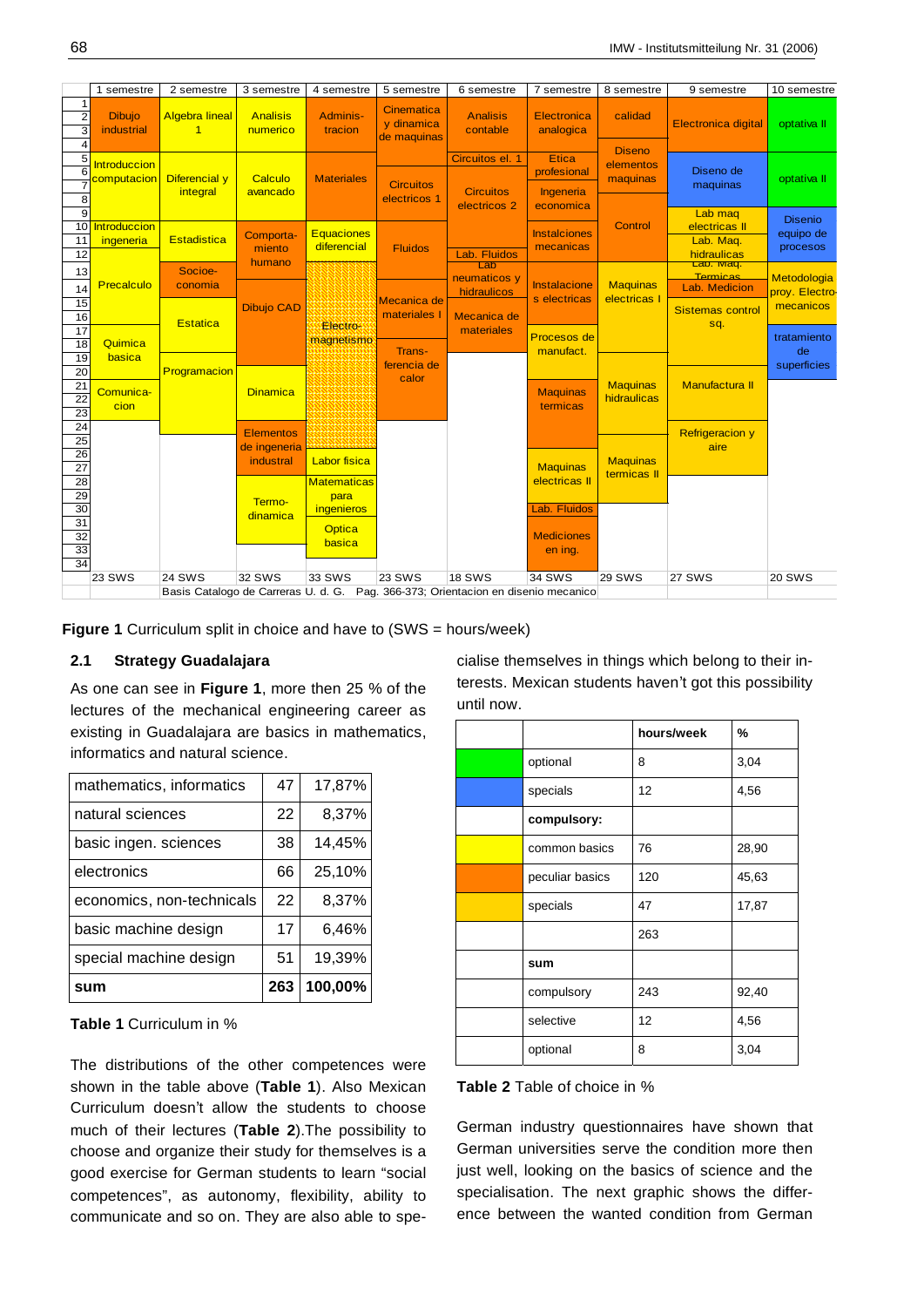industry and the served one from German universities:





As one can see, German universities are already teaching to much special competences (60% > 47,2%), which involved the basics of science and they serve more or less the need of methodical competences (14,5% > 15%). Mexican universities haven't any lectures of methodical competences at all, like "Konstruktionslehre" (Methodology of Design) and much more lectures, which belong to the basics of science and specialisation.

A percentage comparison of the two curricula of the University of Guadalajara, Mexico and TU Clausthal, Germany shows clearly the differences:

|                        | Guadalajara |   | <b>Clausthal</b> |
|------------------------|-------------|---|------------------|
| mathematics,           |             |   |                  |
| informatics            | 17,87%      | > | 13,66%           |
| natural sciences       | 8,37%       | > | 6,83%            |
| basic engineer         |             |   |                  |
| sciences               | 14,45%      | ≺ | 26,09%           |
| electronics            | 25,10%      | > | 8,70%            |
| economics,             |             |   |                  |
| non-technical          | 8,37%       | ≺ | 9,32%            |
| basic machine design   | 6,46%       | ≺ | 22,36%           |
| special machine        |             |   |                  |
| design                 | 19,39%      | > | 7,45%            |
| social competence etc. | $0.00\%$    | ≺ | 5,59%            |
|                        | 100,00%     |   | 100,00%          |

#### **Table 3** Comparison of Curricula

But what Mexican industry needs, are not just only bachelors, who know how machines are working and how to read a construction plan. Mexican industry needs bachelors with a view for methodical and integrative basics of a comprehensive engineering design understanding. Mexican industry



needs more designers.

So a proposal for changes in the Curriculum was made, as one can see in **Figure 3** (left).

Most of the changes appear in the second half of the time spent in the university respectively Instituto Tecnológico. A curriculum related to more intensive education in design could now been designed as following (some old lectures were erased):

**Figure 3** Where to change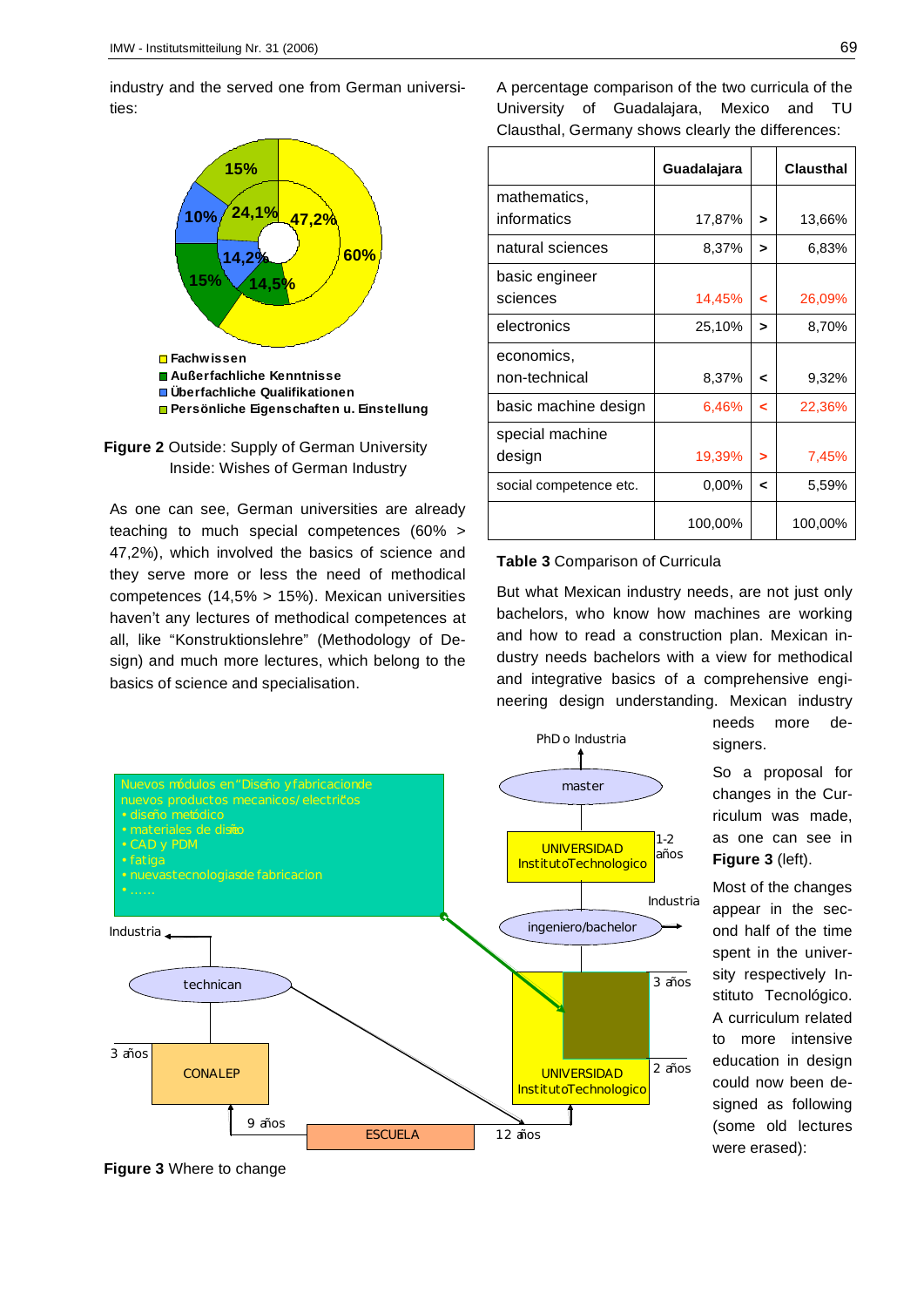|                                                                            | 1. semestre                 | 2. semestre                      | 3. semestre                | 4. semestre                              | 5. semestre                                      | 6. semestre                                    | 7. semestre                            | 8. semestre              | 9. semestre                                    | 10. semestre             |
|----------------------------------------------------------------------------|-----------------------------|----------------------------------|----------------------------|------------------------------------------|--------------------------------------------------|------------------------------------------------|----------------------------------------|--------------------------|------------------------------------------------|--------------------------|
|                                                                            |                             |                                  |                            |                                          |                                                  |                                                |                                        |                          |                                                |                          |
| $\mathbf{1}$<br>$\begin{array}{c}\n2 \\ \hline\n3 \\ 4\n\end{array}$       | <b>Dibujo</b><br>industrial | Matematica Ing<br>$\overline{2}$ | <b>Matematica</b><br>Ing.3 | Adminis-<br>tracion                      | Circuitos<br>electricos 1                        | Circuitos electricos<br>Circuitos electricos 2 | Electronica<br>analogica               | calidad                  | Electronica digital                            | Dispositivos<br>medicion |
| $\overline{5}$<br>6<br>$\overline{\phantom{a}}$<br>$\overline{\mathbf{8}}$ | Introduccion<br>computacion | Socioeconomia                    | Comportamient<br>o humano  | Materiales                               | Fluidos                                          | Lab. Fluidos                                   | Etica<br>profesional<br>Ingeneria      | Control                  | Electronica<br>industrial                      | Instru-<br>mentacion     |
| $\overline{9}$<br>10<br>11                                                 | <b>Matematica</b>           | Estatica                         |                            | Equaciones<br>diferencial                | Mecanica de<br>materiales<br>(para el<br>diseno) | Lab neumaticos y<br>hidraulicos<br>Mecanica de | economica<br>Instalciones<br>mecanicas | Maguinas<br>electricas   | Lab mag electricas<br>Lab. Maq.<br>hidraulicas | Robotica                 |
| $\frac{12}{13}$<br>14                                                      | Ing. 1                      | Programacion                     | <b>Dibujo CAD</b>          | Electo-<br>magnetismo                    | Transferencia                                    | materiales (para el<br>diseno)                 | Instalaciones                          |                          | Lab. Maq. Termicas<br>Lab. Medicion            |                          |
| $\frac{15}{16}$<br>17                                                      | Quimica<br>basica           |                                  | Dinamica                   | <b>Temas</b><br>selectados de<br>fisicas | de calor                                         | <b>Elementos del</b><br>diseno 3               | electricas<br>Procesos de              | Maquinas<br>hidraulicas  | Sistemas control<br>sq.                        | Proyecto<br>mecatronico  |
| 18<br>$\overline{19}$<br>20                                                | Comunicacion                | Procesos de<br>manufactura 2     | Elementos de               | Labor fisica                             |                                                  | <b>Provectos diseno</b>                        | manufact.<br><b>Nuevos</b>             | Metologia del<br>Dis. 1  |                                                | <b>Product Data</b>      |
| 21<br>22<br>23                                                             | Procesos de                 | Lab<br>manufactura               | ingeneria<br>industral     | <b>Matematicas</b><br>para<br>ingenieros | <b>Elementos</b><br>del diseno 2                 | Elementos<br>mecatronico                       | Maquinas<br>termicas                   | Resistencia.             | Mikro-Manufactura                              | <b>Management</b>        |
| 24                                                                         | manufactura 1               |                                  | Termodinamica              | <b>Elementos del</b><br>diseno 1         | Proyectos<br>diseno                              |                                                |                                        | fatiga 2                 | Refrigeracion y aire                           |                          |
|                                                                            |                             |                                  |                            |                                          |                                                  | Calculo con<br>elementos finitos               | Maquinas<br>electricas                 | Maq. De<br>transferencia |                                                |                          |
|                                                                            |                             |                                  |                            |                                          |                                                  |                                                | Lab. Fluidos                           |                          | Metodologia del Dis<br>$\mathbf{2}$            |                          |
|                                                                            |                             |                                  |                            |                                          |                                                  |                                                | Mediciones<br>en ing.                  |                          | Lab. Restistencia<br>Maq. De                   |                          |
|                                                                            |                             |                                  |                            |                                          |                                                  |                                                | Reststencia,                           |                          | transferencia<br>hdrailoco y                   |                          |

**Figure 4** Modification proposal

This **Figure 4** is just an example, how a new career of a Mexican engineer, who will be able to design a new product, can look like. But just with add-ons and a small shortening of lectures, in a semester the hours per week would grow extremely high.

Another possibility is a total change of the curriculum (**Figure 5**).

In this proposed total modified curriculum students have more possibilities to choose their lectures (shown in **Table 4**).

|                                                                               | 1. semestre                        | 2. semestre                  | 3. semestre                                            | 4. semestre                                   | 5. semestre                                 | 6. semestre                                          | 7. semestre                             | 8. semestre                       | 9. semestre                           | 10. semestre            |
|-------------------------------------------------------------------------------|------------------------------------|------------------------------|--------------------------------------------------------|-----------------------------------------------|---------------------------------------------|------------------------------------------------------|-----------------------------------------|-----------------------------------|---------------------------------------|-------------------------|
| $rac{2}{3}$<br>$\overline{4}$                                                 | <b>Dibujo</b><br>industrial        | <b>Matematica</b><br>Inq.2   | <b>Matematica</b><br>Inq.3                             | Administracion<br>economia para<br>ingenieros | <b>Circuitos</b><br>electricos 1            | <b>Circuitos</b><br>electricos 1<br><b>Circuitos</b> | Electronica<br>analogica                | calidad<br>Control                | Electronica<br>digital                | <b>SELECTIVA</b><br>6   |
| 5<br>$\overline{6}$<br>$\overline{7}$<br>$\overline{\overline{\overline{8}}}$ | <b>Introduccion</b><br>computacion | Socio-<br>economia           | Comportamie<br>nto humano<br>economia                  | <b>Materiales</b>                             | <b>Fluidos</b>                              | electricos 2<br>Lab. Fluidos                         | <b>Instalciones</b><br>mecanicas        |                                   | Lab. Medicion<br><b>Sistemas</b>      | <b>ABIERTA 3</b>        |
| 9<br>10                                                                       |                                    | <b>Estatica</b>              | para                                                   | Mecanica de                                   |                                             | Lab<br>neumaticos y                                  | <b>Instalaciones</b><br>electricas      | Metologia<br>del Dis. 1           | control sq.                           | <b>ABIERTA 4</b>        |
| $\frac{11}{12}$<br>$\frac{12}{13}$                                            | <b>Matematica</b><br>Ing. 1        |                              | <b>Dibujo CAD</b>                                      | <b>Temas</b><br>selectados de<br>fisicas      | (para el<br>diseno)                         | Mecanica de<br>materiales<br>(para el diseno)        | <b>Mediciones</b> en<br>ing.            | Lab mag<br>electricas             | Mikro-<br>Manufactura                 |                         |
| $\frac{15}{16}$<br>17                                                         | Quimica<br>basica                  | Programacion                 | <b>Dinamica</b>                                        | <b>Labor fisica</b>                           | <b>Elementos del</b><br>diseno <sub>2</sub> | <b>Elementos del</b><br>diseno 3                     | <b>SELECTIVA 2</b>                      | <b>SELECTIV</b><br>A <sub>3</sub> | <b>SELECTIVA 5</b>                    | Proyecto<br>mecatronico |
| 18<br>19<br>20<br>21                                                          | Comunicacion                       | Procesos de<br>manufactura 2 | <b>Matematicas</b><br>para ingenieros<br>(Estadistica) |                                               | Proyectos<br>diseno                         | <b>Provectos</b><br>diseno                           | <b>Maquinas</b>                         | <b>SELECTIV</b><br>A <sub>4</sub> | <b>ABIERTAS 1 v</b><br>$\overline{2}$ | <b>Product data</b>     |
| $\overline{22}$<br>23<br>24                                                   | Procesos de<br>manufactura 1       | Lab<br>manufactura           | Termo-<br>dinamica                                     | <b>Elementos del</b><br>diseno 1              | <b>SELECTIVA 1</b>                          | Elementos<br>mecatronico                             | electricas <sub>1</sub><br>Lab. Fluidos | Maq. de<br>transferenci           |                                       | management              |
| 25<br>$\frac{26}{27}$                                                         |                                    |                              |                                                        |                                               | Communicacio la macanica<br>n <sub>2</sub>  |                                                      | LAB.<br><b>SELECTIVAS</b>               |                                   | <b>ABIERTA 5</b>                      |                         |
|                                                                               | <b>25 SWS</b>                      | <b>23 SWS</b>                | <b>24 SWS</b>                                          | <b>24 SWS</b>                                 | <b>24 SWS</b>                               | <b>24 SWS</b>                                        | <b>26 SWS</b>                           | <b>25 SWS</b>                     | <b>26 SWS</b>                         | <b>26 SWS</b>           |

**Figure 5** Total modification proposal (SWS = hours per week)

|            | new       |                  | old       |        |
|------------|-----------|------------------|-----------|--------|
|            | week/hour | $\%$             | week/hour | %      |
| compulsory |           | $203 \mid 82,19$ | 243       | 192.40 |
| selective  |           |                  |           |        |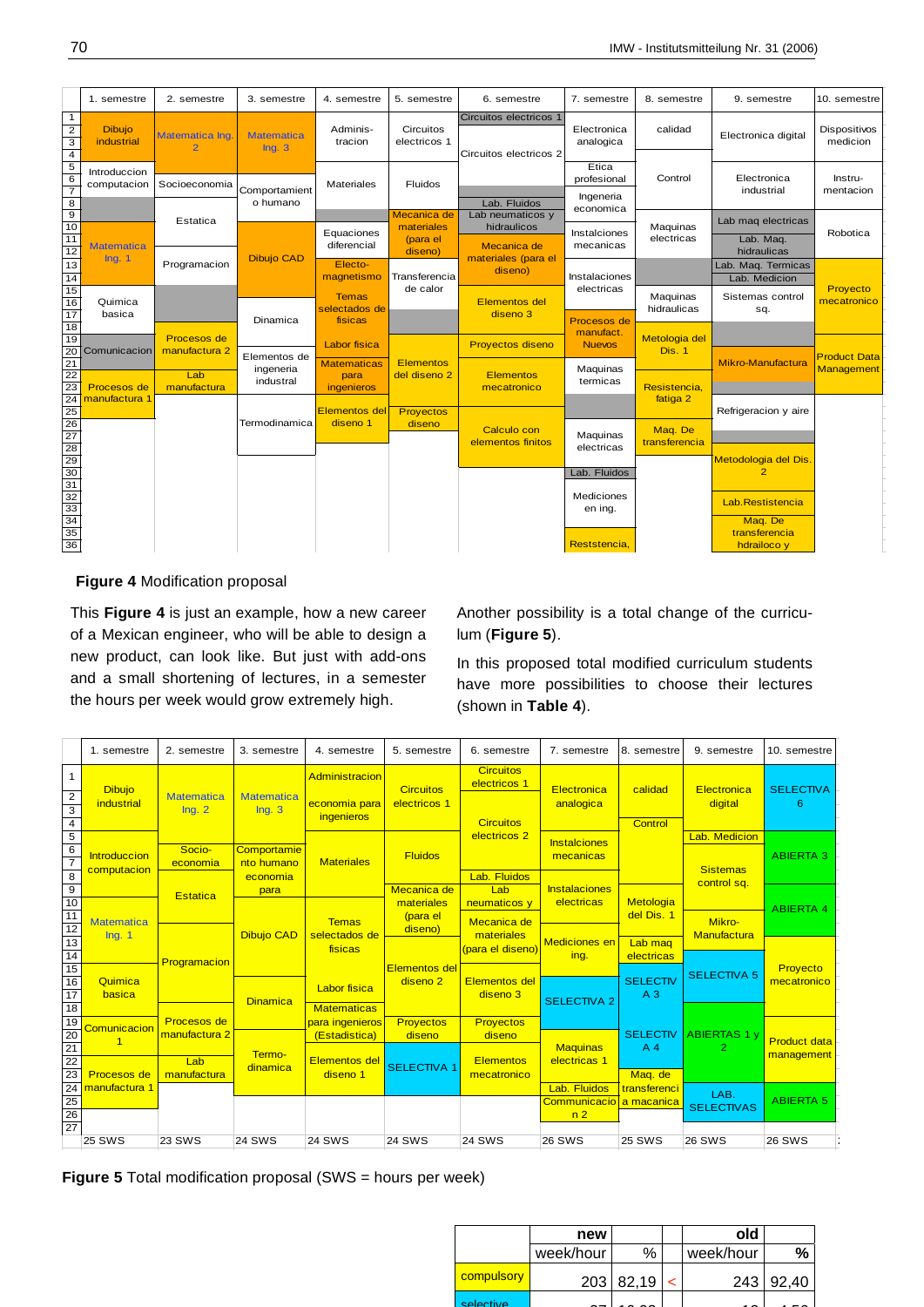## **Table 4** Total modification proposal in %

Also in the original Curriculum, as seen in Figure 1, the hours per week vary from 18 hours in the sixth semester to 34 hours in the seventh. In the new proposal the hours per week were uniformly distributed, so that Mexican students have constant amount of work during their whole study.

## **2.2 Strategy Institutos Tecnológicos**

As said before the strategy for the Institutos Tecnológicos should be a different one. The problem in this case is, if they are not a private institute, the Institutos are not allowed to design their own career unlike the universities. The DGEST (General Directorate of technological education) creates a career plan and every state-run Instituto Tecnológico has to adhere to it.

|              | hours/week | semester |
|--------------|------------|----------|
| compulsory   | 340        | 1-8      |
| specialities | 40         | 9        |
| practicum    | 20         | Ч        |

**Table 5** Disposition at the IT Queretaro

How to solve this problem has to be discussed in further meetings.

#### **3 Resume of Meetings**

The meeting partners of SEPROE (Secretary Promocion Economía) Ms. Laura Guevara, Directora Sectorial, Minister of Economy of State and of CAREINTRA (Cámara Regional de la Industria de Transformación del Estado de Jalisco) Mr. Jose Flores and Ms. Mariciela Ramos Saenz Pardo agree with the necessity of change in the career of the Mexican mechanical engineer. They also agree



## **Figure 6** Curriculum Mechanical Engineer IT Queretaro

The below shown **Figure 6** describes the career of mechanical engineer at the IT Queretaro. The Institutos Tecnológicos have got a strict plan to hold on. They are only free in the choice of offer some specialities in the 9<sup>th</sup> semester (Table 5).

in the opinion that the period of education has to be shortened and the content has to change in much more applied and comprehensive lectures.

The Institutos Tecnológicos are very interested in this project.